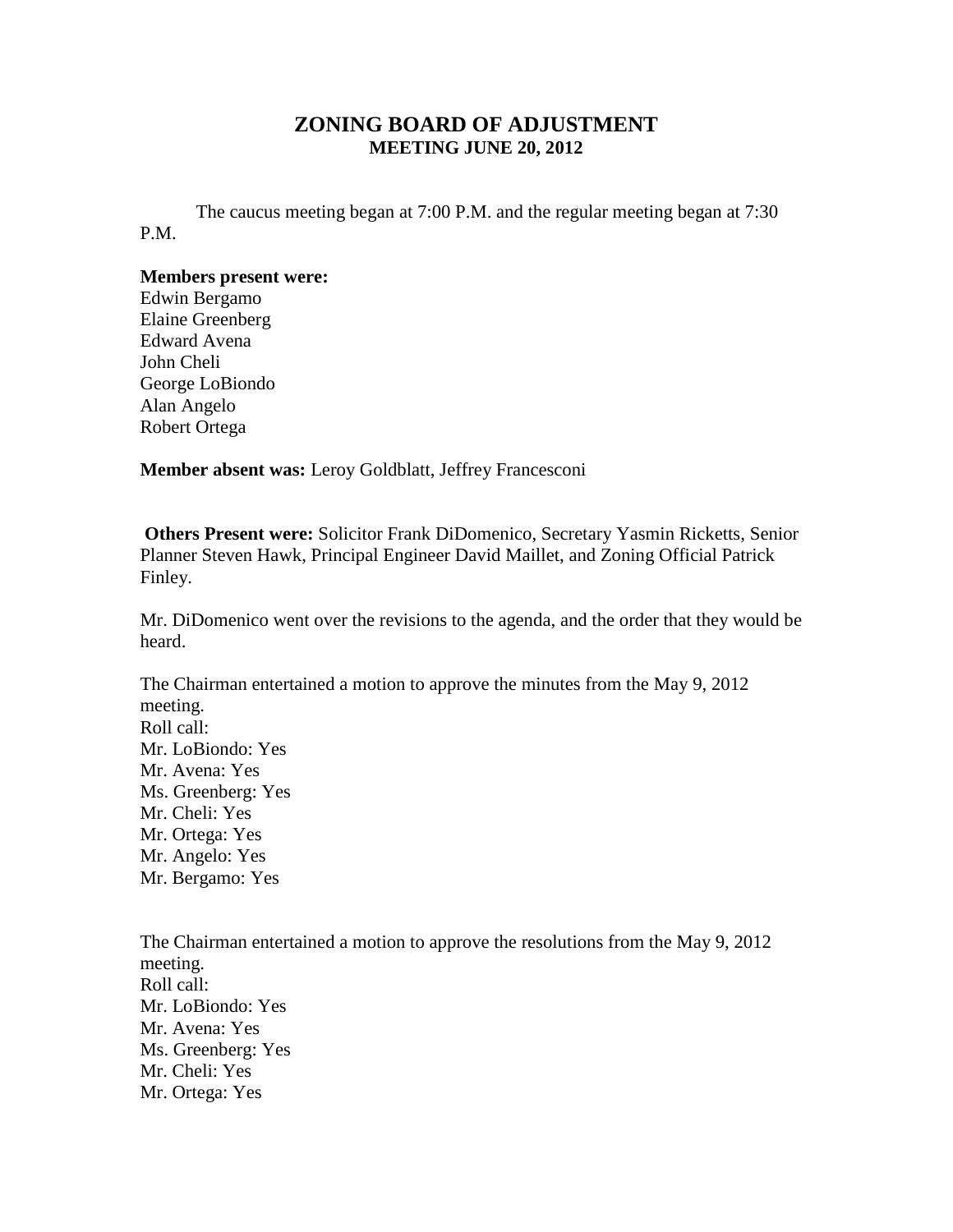Mr. Angelo: Yes Mr. Bergamo: Yes

Applicant- **John King,** 1165 Mayfair Court, Block 2403, Lot 5, Zone R-3. The applicant testified on his own behalf. He is requesting to construct a detached garage 768 square feet vs. 600 square feet permitted. The garage will be for personal use only.

Mr. Bergamo read a correspondence from the Mr. Hawk, Senior Planner for the City of Vineland, explaining that a variance for impervious coverage is also needed.

Mr. Hawk explained that the impervious coverage variance is 42% vs. 30%. He is concerned with the amount of space along the property line, because it was going to be dominated the proposed driveway. He wants to make sure that there is enough area.

Chairman entertained a motion to close the public hearing. Roll call: Mr. LoBiondo: Yes Mr. Avena: Yes Ms. Greenberg: Yes Mr. Cheli: Yes Mr. Ortega: Yes Mr. Angelo: Yes Mr. Bergamo: Yes

Mr. Ortega made a motion to approve the application. Roll call: Mr. LoBiondo: Yes Mr. Avena: Yes Ms. Greenberg: Yes Mr. Cheli: Yes Mr. Ortega: Yes Mr. Angelo: Yes Mr. Bergamo: No

Application was **granted**.

Applicant- **Laurie Seyboth-Leib & Jason Leib,** 1506 S. Main Road, Block 5804, Lot 39, Zone R-5. Mr. & Mrs. Leib testified. They explained that they would like to purchase a property and have horses in the rear for personal use. They would build two corals so that the horses could rotate pastures.

Mr. Bergamo wanted to know if there were any ordinances that limited the number of animals allowed.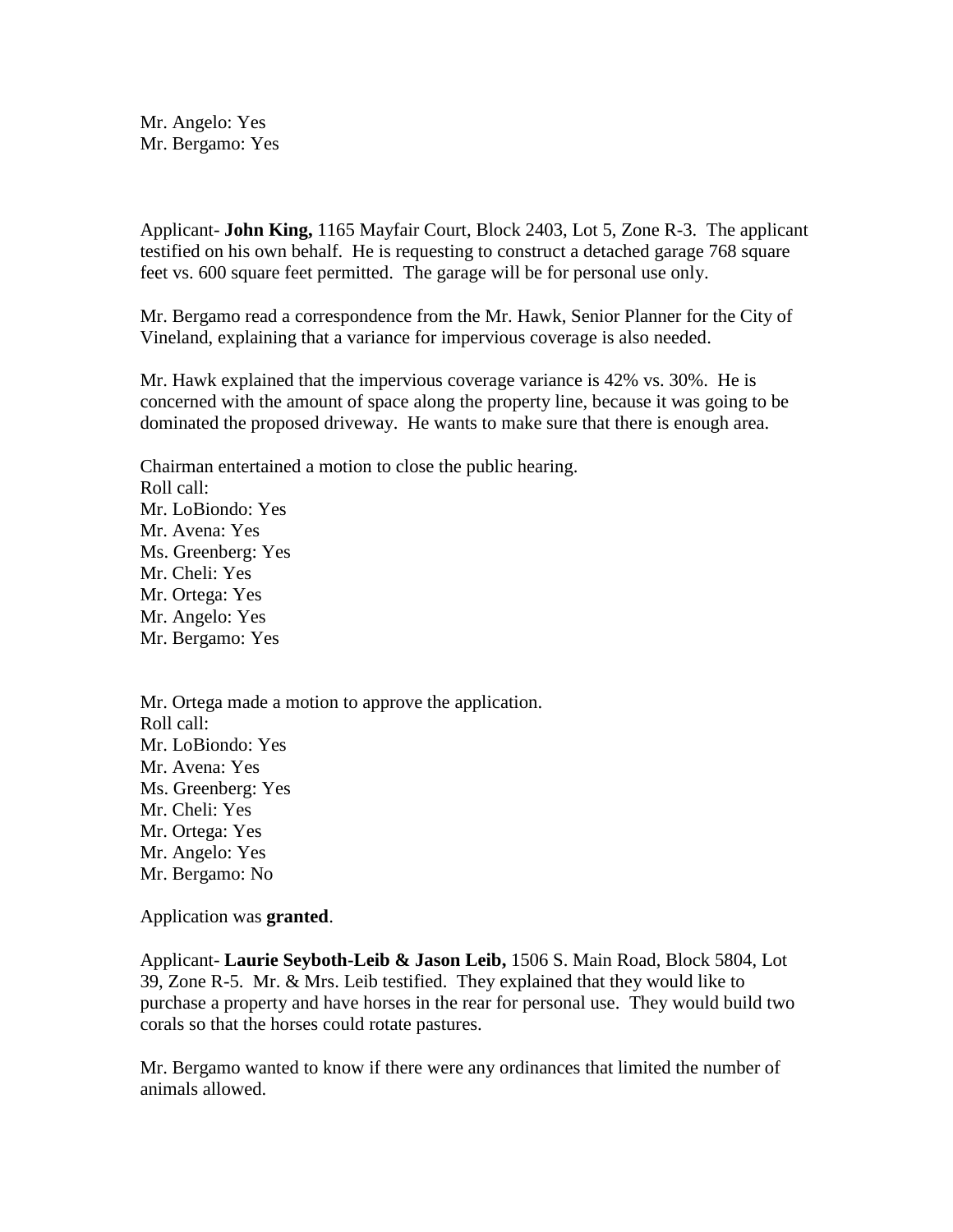Mr. Finley explained that the ordinance did not address the number of animals.

Mr. Bergamo explained that livestock is permitted and the only factor is the frontage.

Mr. Finley explained that they are proposing 40' from the side yards.

Mrs. Leib also explained that it was 40' from the rear.

Mr. Avena wanted to know more about the phasing.

Mr. Leib explained that the coral would be built first to get the animals on the property. The remainder would be done later.

Mrs. Leib explained that they would build the second coral when they could afford it.

Mrs. Greenberg wanted to know if there were any plans for a future business.

Mr. LoBiondo stated that a limit of animals should be set.

Mrs. Leib stated they she wanted four horses total.

Chairman entertained a motion to close the public hearing. Roll call: Mr. LoBiondo: Yes Mr. Avena: Yes Ms. Greenberg: Yes Mr. Cheli: Yes Mr. Ortega: Yes Mr. Angelo: Yes Mr. Bergamo: Yes

Mr. Cheli made a motion to approve the application. Roll call: Mr. LoBiondo: Yes Mr. Avena: Yes Ms. Greenberg: Yes Mr. Cheli: Yes Mr. Ortega: Yes Mr. Angelo: Yes Mr. Bergamo: Yes

Application was **granted**.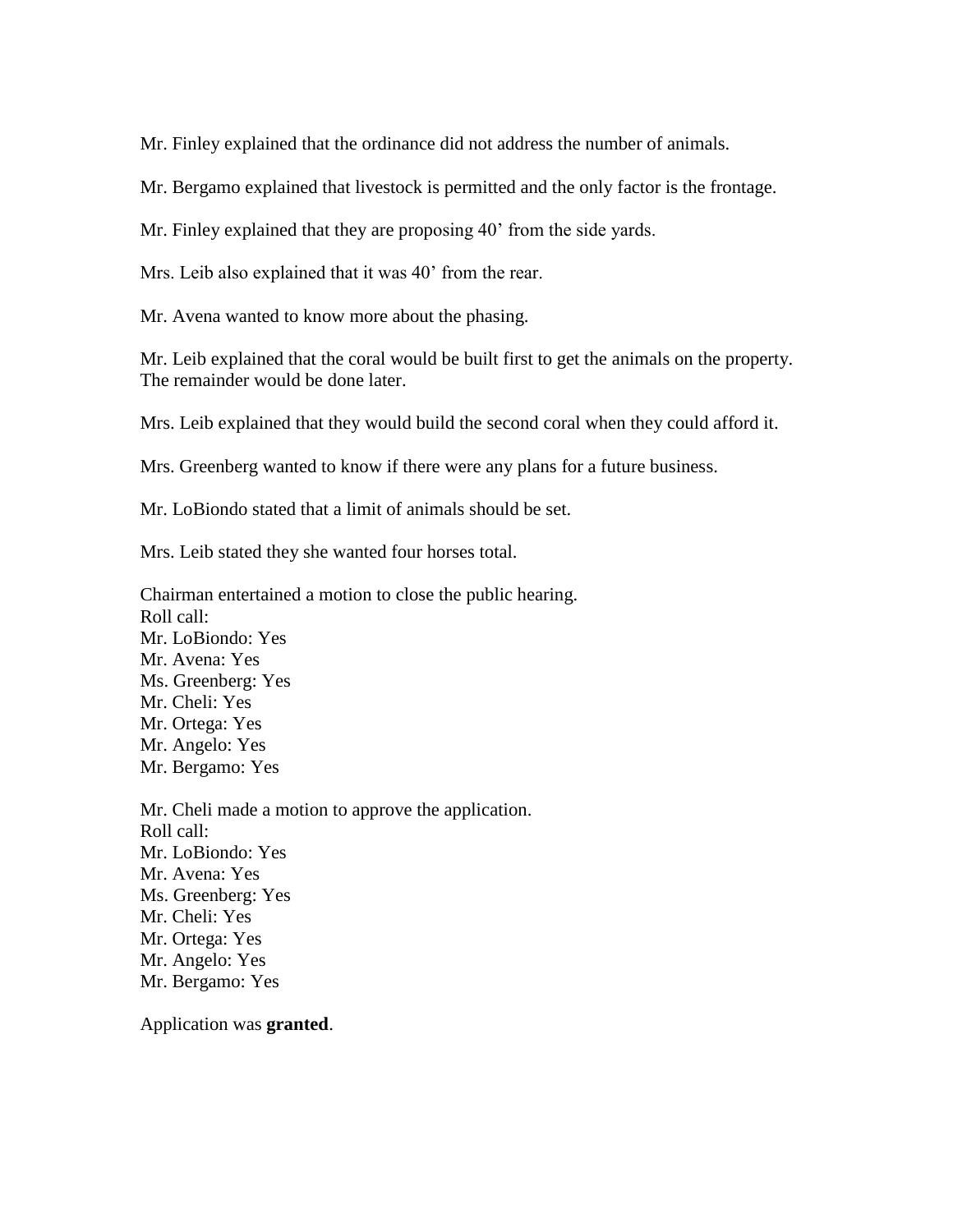Applicant- **Laurie Conant,** 1149 S. West Ave, Block 4812, Lot 37, Zone R-5. Mr. Charles and Laurie Conant testified. Mrs. Conant explained that they are requesting to build a two car garage for personal use (cars, lawn equipment, and boat).

Mr. Bergamo explained that they have set a limit to oversized garages and it has been consistent.

Mr. LoBiondo also explained the issues after the sale of a property, and that the garage becomes a business when that happens.

Mr. Hawk explained the total size for the existing building.

Mr. Conant explained that the existing building is collapsed, and the insurance company is making them remove it. The collapsed structure was 30' x 30', and it was a story and a half wood structure that was an old barn.

Mrs. Greenberg wanted to know if there was a second floor.

Mr. Conant explained that is was one level.

Mr. Finley wanted to know if there would be any plumbing or plumbing.

Mr. Conant explained that there will be electric only.

Chairman entertained a motion to close the public hearing. Roll call: Mr. LoBiondo: Yes Mr. Avena: Yes Ms. Greenberg: Yes Mr. Cheli: Yes Mr. Ortega: Yes Mr. Angelo: Yes Mr. Bergamo: Yes

Mr. Cheli made a motion to approve the application. Roll call: Mr. LoBiondo: No Mr. Avena: No Ms. Greenberg: No Mr. Cheli: Yes Mr. Ortega: No Mr. Angelo: Yes Mr. Bergamo: No

Application was **denied**.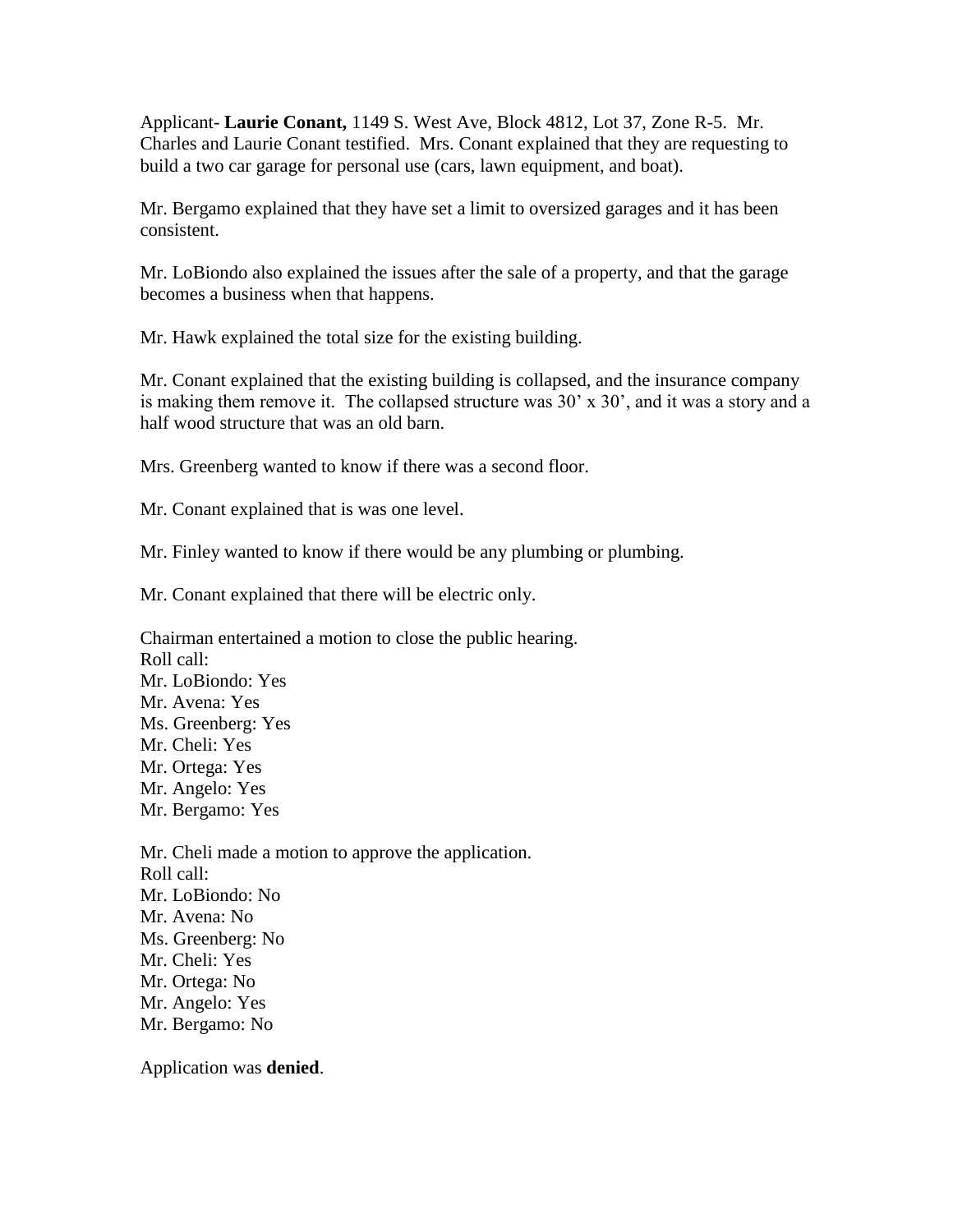Applicant- **Spring Oak Assisted Living at Vineland, LLC,** 1611 S. Main Road, Block 5901, Lot 112, Zone R-5. The applicant was represented by A. Steve Fabietti, Esq. Mr. LoBiondo and Mr. Avena had conflicts, so they had to step down from the application leaving five voting board members.

The applicant was seeking major site plan approval to expand the dining room 820 square feet, and 8,150 square feet towards the front for the Memory Care Unit. The expansion includes gazebos, walking paths, and retention units. Mr. Fabietti went over the Planning Report issued June 4, 2012. Item 6, impervious lot coverage relief, 37 % vs. 15% maximum allowed. Item 7, amending application to comply with the storm water basin setback requirement. Item 8, existing non-conformities for lot frontage on Main Road and Elmer Road, seeking continued approval. In the Engineering report revised June 12, 2012, the applicant will meet the requirement in item 2.

Mr. Matthew Baldino, Engineer, explained that all the adjacent lots within 50' of the basin are on public sewer and public water. Item 11, the lot has been restriped and there are no issues with vehicle parking.

Mr. Fabietti explained that the traffic is minimal on the property. He is also working with staff to provide additional plantings.

Mr. Hawk confirmed that the handicapped parking is okay as submitted. He also wanted to know about the proposed signage.

Mr. Fabietti explained that they are proposing to change the existing sign within the same dimension with ground lights.

Chairman entertained a motion to close the public hearing. Roll call: Mrs. Greenberg: Yes Mr. Cheli: Yes Mr. Ortega: Yes Mr. Angelo: Yes Mr. Bergamo: Yes

Mr. Angelo made a motion to approve the application. Roll call: Mrs. Greenberg: Yes Mr. Cheli: Yes Mr. Ortega: Yes Mr. Angelo: Yes Mr. Bergamo: Yes

Application was **granted**.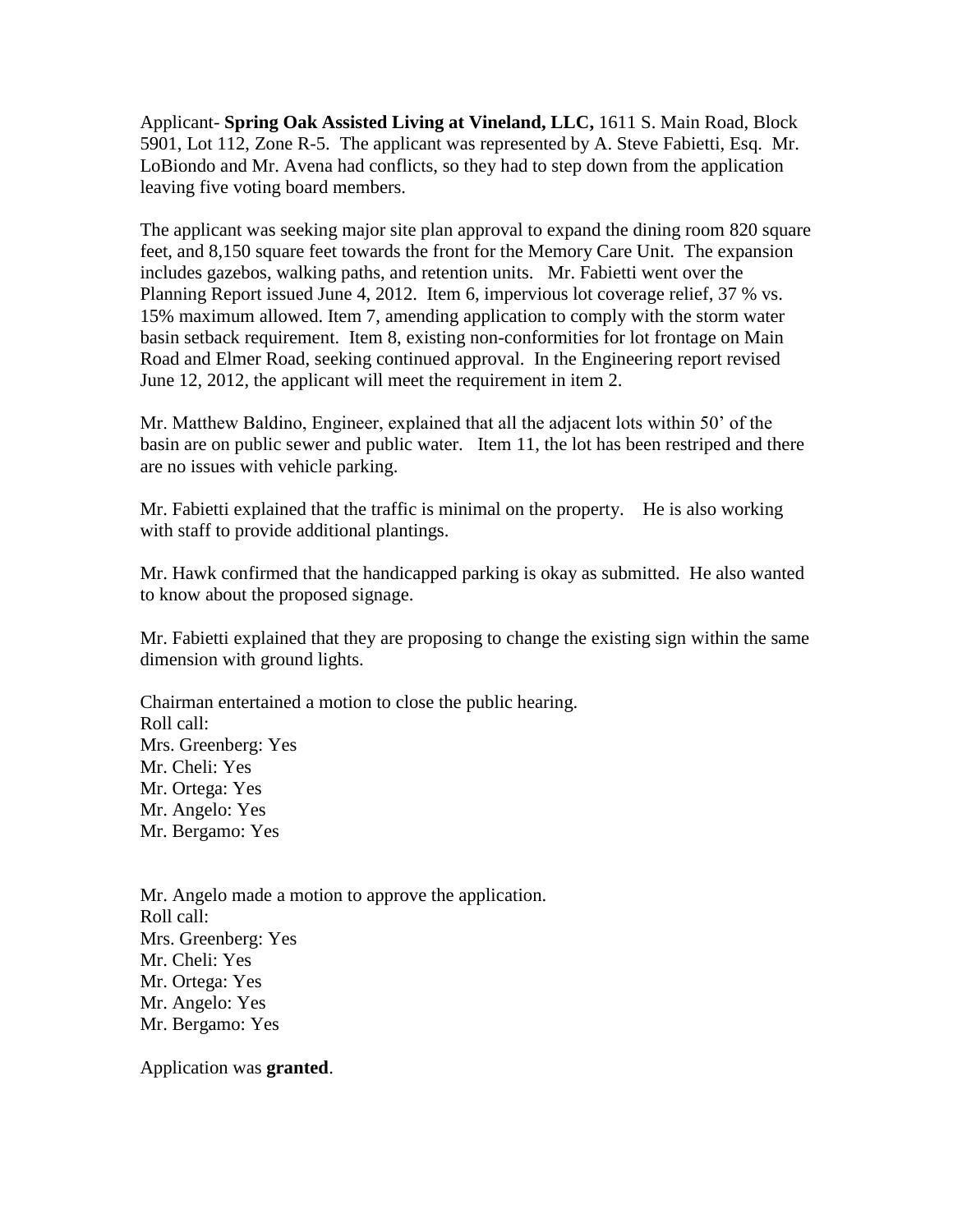Applicant- **Danielle L. Gnatz/ SBH, LLC,** 1875 S. Main Road, Block 5902, Lot 88, Zone R-3. The applicant was represented by A. Steve Fabietti, Esq. Mr. LoBiondo and Mr. Avena had conflicts, so they had to step down from the application leaving five voting board members. The applicant is seeking approval to permit the use of a professional two story office building with additional parking, lighting, and two new signs. The site was developed ten years ago, and it has been out of use for quite some time. Mr. Fabietti went over the Planner's Report dated June 12, 2012. Exhibits A-1 and A-2 were distributed to the board. A-1 displayed the sign plan on file for the application. A-2 is a revision of the plan that addresses the Planner's and Engineering comments. Item 6a is longer applicable. Item 6b is for an impervious lot coverage, has been reduced to 41.66% vs. 15% maximum allowed.

Barbra Woolley-Dillon, Planner and Joe Maffey, Engineer testified on behalf of the applicant.

Mrs. Woolley-Dillon explained the impervious coverage would be reduced slightly. Item 6b, the parking lot being reconfigured opens up the buffer area. The reduction is 4.37 %. Item 7a, the 32 square feet, proposing the same size and relocating it.

Mr. Maffey explained that item 8, driveway isle onto Roosevelt Blvd, the radial curb is provided. The parking space width will be restriped and meet the requirement, and the parking space backup will be provided.

Mr. Fabietti explained item 14, parking space requirement is exceeded by one space.

Mrs. Woolley-Dillon went over the negative and positive criteria.

Mr. Fabietti explained the Engineering report June 11, 2012, item 1 additional grading information has been provided. The applicant will comply with the balance of the report.

Dan Angeline, 1888 S. Main Road, was concerned with the signage. The sign blocks the visibility for traffic.

Mr. DiDomenico explained that it would be a wooden sign, and it will not be a flashing sign.

Chairman entertained a motion to close the public hearing. Roll call: Mrs. Greenberg: Yes Mr. Cheli: Yes Mr. Ortega: Yes Mr. Angelo: Yes Mr. Bergamo: Yes

Mr. Angelo made a motion to approve the application.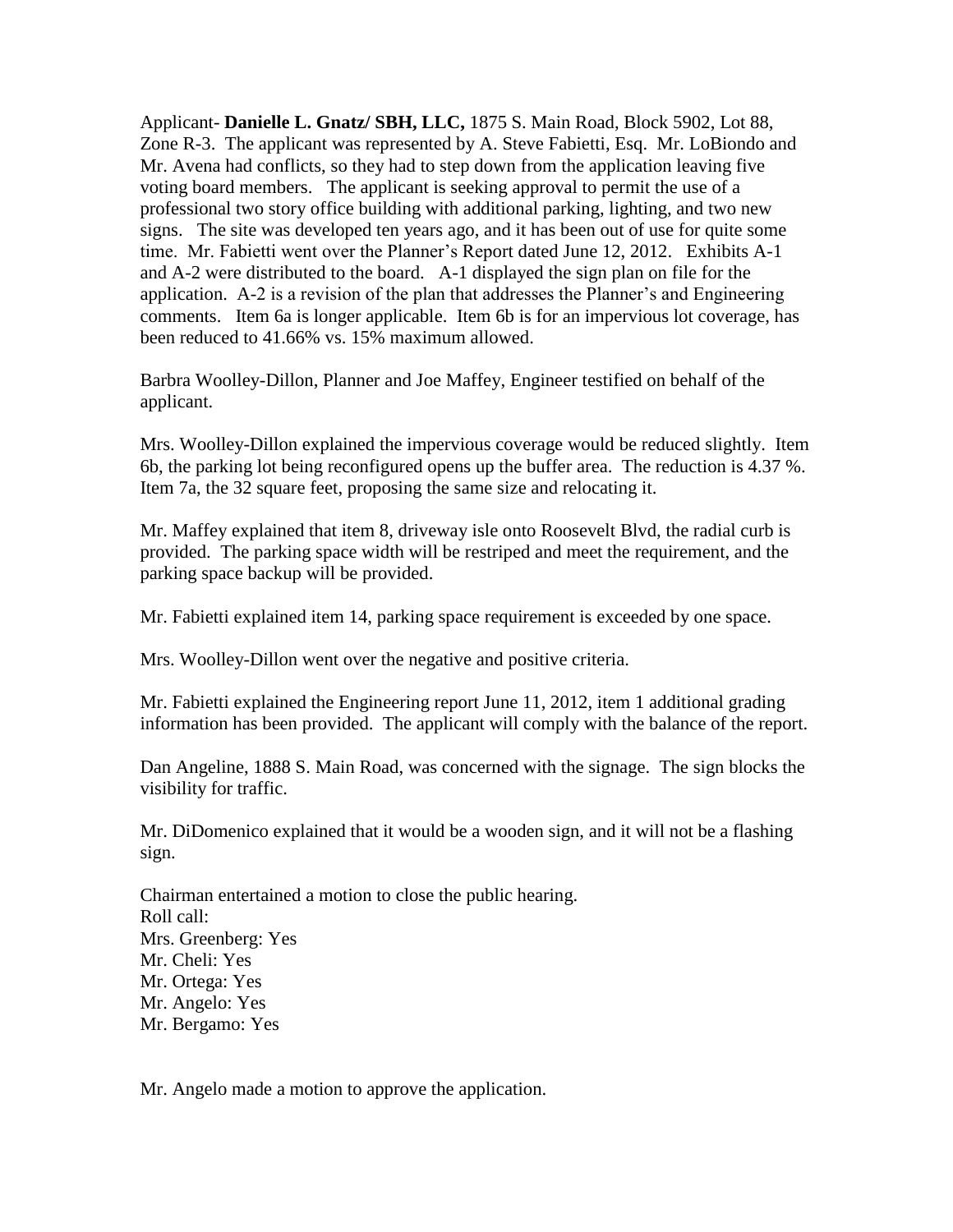Roll call: Mrs. Greenberg: Yes Mr. Cheli: Yes Mr. Ortega: Yes Mr. Angelo: Yes Mr. Bergamo: Yes

Application was **granted**.

Applicant- **God Is the Answer Ministry,** 399 E. Forest Grove Road, Block 909, Lot 7, Zone A-5. The applicant was represented by Sheldon Schulman, Esq. Elaine Greenberg had a conflict and has to recuse herself. The application is for a church use. It is not a traditional church, but more like an educational place or meeting center to provide services to the community. The property was previously used as a nursery school until the applicant took over. Very few people will be there at any given time. There were some concerns about parking. There were 22 parking spaces. Pictures were displayed of the site and interior and exterior.

Joe and Beverly Pazino, testified and explained that there are 25 people who participate in the ministry.

Mr. Hawk explained that he can only observe six parking spaces and a widened driveway.

Mr. Bergamo explained that delineated parking spaces are needed.

Mr. Finley wanted the exact use clarified. The last approved use was a daycare center.

Mrs. Pazino explained that they are a Christian outreach center, and they also provide educational bible classes.

Mr. Bergamo wanted to know the schedule of the center.

Ms. Pazino explained the daily operations.

Chairman entertained a motion to close the public hearing. Roll call: Mr. LoBiondo: Yes Mr. Avena: Yes Mr. Cheli: Yes Mr. Ortega: Yes Mr. Angelo: Yes Mr. Bergamo: Yes

Chairman entertained a motion to close the public hearing.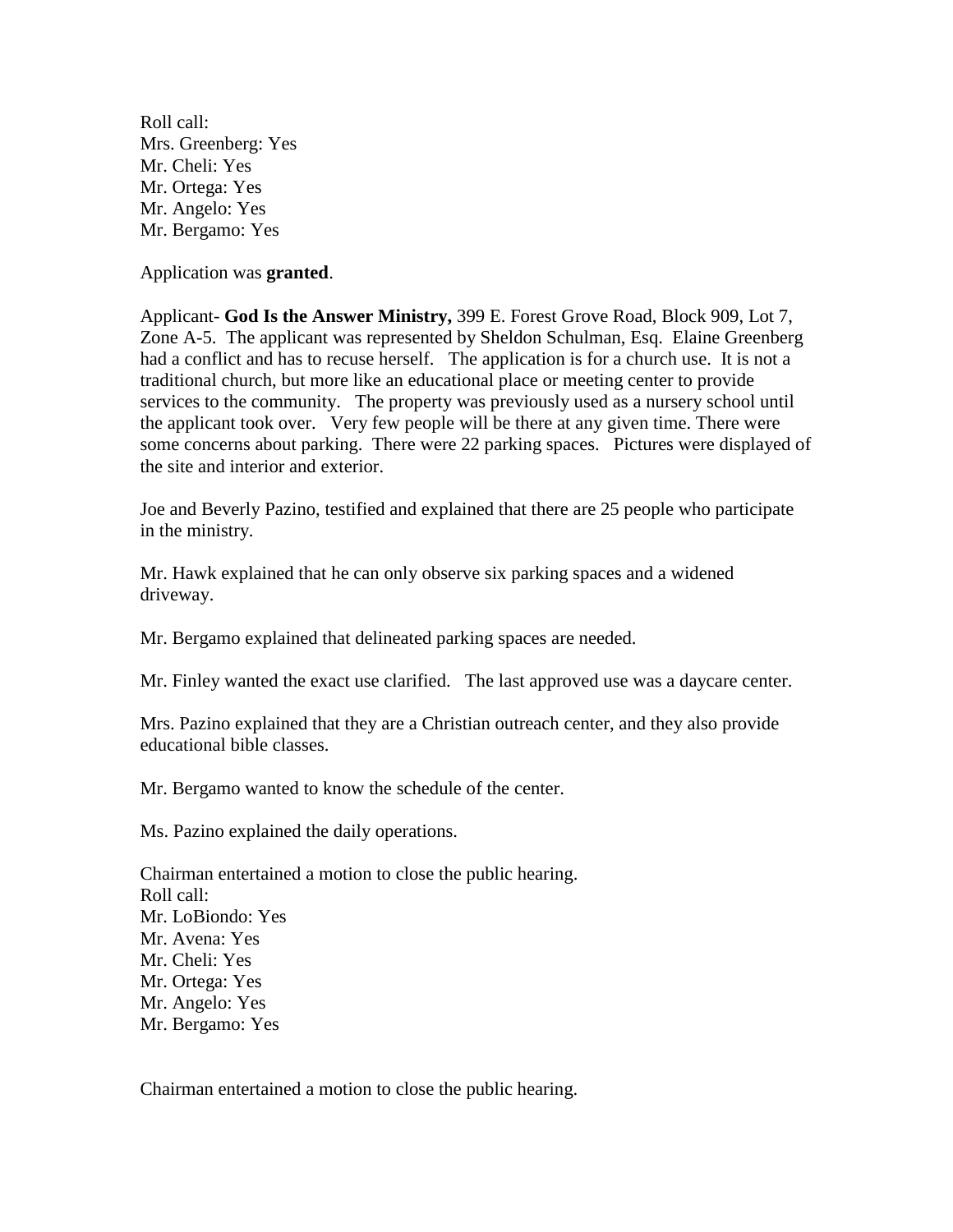Roll call: Mr. LoBiondo: Yes Mr. Avena: Yes Mr. Cheli: Yes Mr. Ortega: Yes Mr. Angelo: Yes Mr. Bergamo: Yes

Mr. Angelo made a motion to approve the application.

Roll call: Mr. LoBiondo: Yes Mr. Avena: Yes Mr. Cheli: Yes Mr. Ortega: Yes Mr. Angelo: Yes Mr. Bergamo: No

Application was **granted**.

Applicant- **Michael Brosh,** 1120 E. Butler Avenue, Block 7104, Lot 14 & 40, Zone R-5. The applicant testified on his own behalf. Alan Angelo had a conflict and has to recuse himself. He will be conveying 2.9 acres to 6.8 acres, qualifying the property as farmland. It qualified as farmland previous to the construction of the single family dwelling. He would also like to construct a building to store equipment, and would like the use to be changed to farm/contractor's yard.

Mr. Bergamo wanted to know if the building was for contracting equipment and the proposed use of the property.

Mr. Brosh explained that the building will be for farm equipment, attachments, fertilizers, snow plows, and personal items. There are two employees that show up for the landscaping business.

Mr. Bergamo wanted to know if he had deliveries.

Mr. Brosh explained that he received crushed concrete.

Diane Thomas, resides across the street, and she is concerned traffic.

Benard Panzora, was also concerned with traffic.

Joe Ortega, was concerned with someone else purchasing the property.

Chairman entertained a motion to close the public hearing. Roll call: